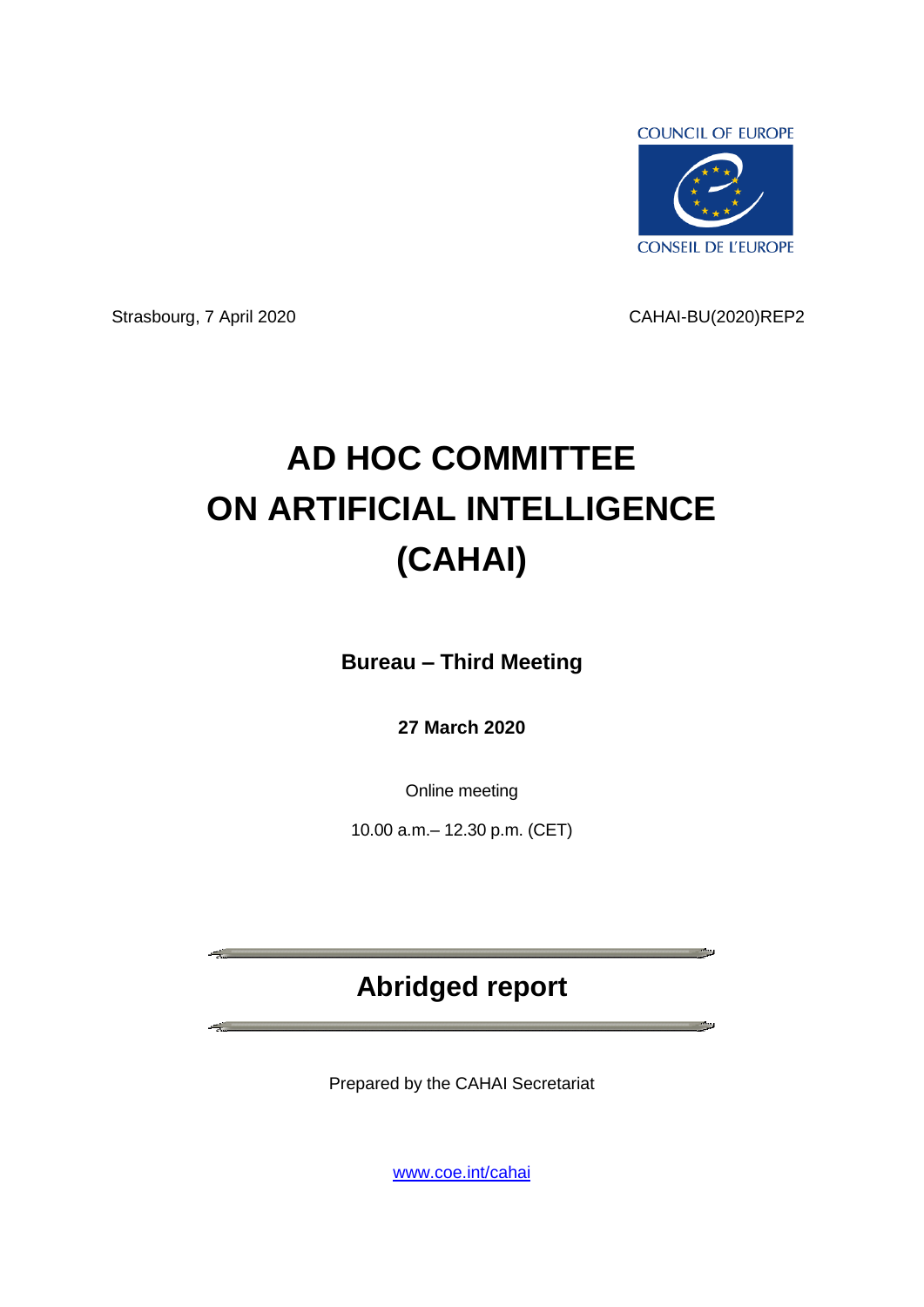# **Agenda item 1. Opening of the meeting**

- 1. Following the outbreak of the COVID-19 global pandemic, the Council of Europe has implemented a range of precautionary measures at its Strasbourg headquarters and in its field offices, including suspension of all physical meetings on-site. In particular, the 2<sup>nd</sup> Plenary meeting of the Ad hoc Committee on Artificial Intelligence (CAHAI), originally scheduled from 11 to 13 March 2020, was postponed.
- 2. In this unique context, the CAHAI Bureau held on 27 March 2020 a meeting by videoconference to discuss how progress in CAHAI's work and in the fulfilment of CAHAI's objectives could nonetheless be achieved. The third meeting of the Bureau of the CAHAI took place with Mr Gregor Strojin (Slovenia) in the Chair and with the participation of four Bureau members. Two Bureau members were excused, while Ms Marine Kettani (France) contributed to the meeting through written comments communicated in advance of the meeting for the Bureau's consideration.
- 3. The agenda, as adopted by the Bureau, and the list of participants are set out in Appendices I and II respectively to this report.

# **Agenda item 2. Statement by the Secretariat**

-

- 4. The Bureau took note of the information provided by Mr Jan Kleijssen, Director, Information Society – Action against Crime, Ms Claudia Luciani, Director, Human Dignity, Equality and Governance, and Mr Patrick Penninckx, Head of the Information Society Department:
	- a. Artificial intelligence (AI) applications are being used by member States to support the fight against COVID-19 pandemic for a variety of purposes, such as the search for a treatment, support with medical examinations, exploitation of available scientific information about the pandemic, as well as assistance with the enforcement of containment policies and the monitoring of patients. Amongst the challenges arising from the use of these applications features the need to ensure a careful balance between data privacy and public health concerns and a more rigorous human-AI interaction, in line with the values protected by the Council of Europe.
	- b. The Council of Europe, through its standards and practical guidance<sup>1</sup>, can help its member states to develop responses that are both based on state-of-the-art technological solutions and which respect human rights, democracy and the rule of law. In this connection, the relevance of a legal framework on the design, development and application of AI based on the values of the Council of Europe is enhanced. It is therefore important that the CAHAI's work continues to progress, and adapts to the current circumstances while taking into account the challenging context for member states and other participants contributing to CAHAI's work.

#### **Agenda item 3. Exchange of views with Bureau members on the COVID-19 situation and likely implications for CAHAI's work and calendar of events**

5. The Bureau discussed the current situation and implications of the COVID-19 pandemic on CAHAI's outputs and working methods. The Bureau acknowledged the unprecedented situation and underlined the importance of ensuring progress in

<sup>&</sup>lt;sup>1</sup> See for instance th[e Joint Declaration](https://rm.coe.int/covid19-joint-statement/16809e09f4) by the Chair of the Consultative Committee of Convention 108+ and the Data Protection Commissioner of the Council of Europe, which recalls the applicable principles of the abovementioned Convention, including in the context of the COVID-19 pandemic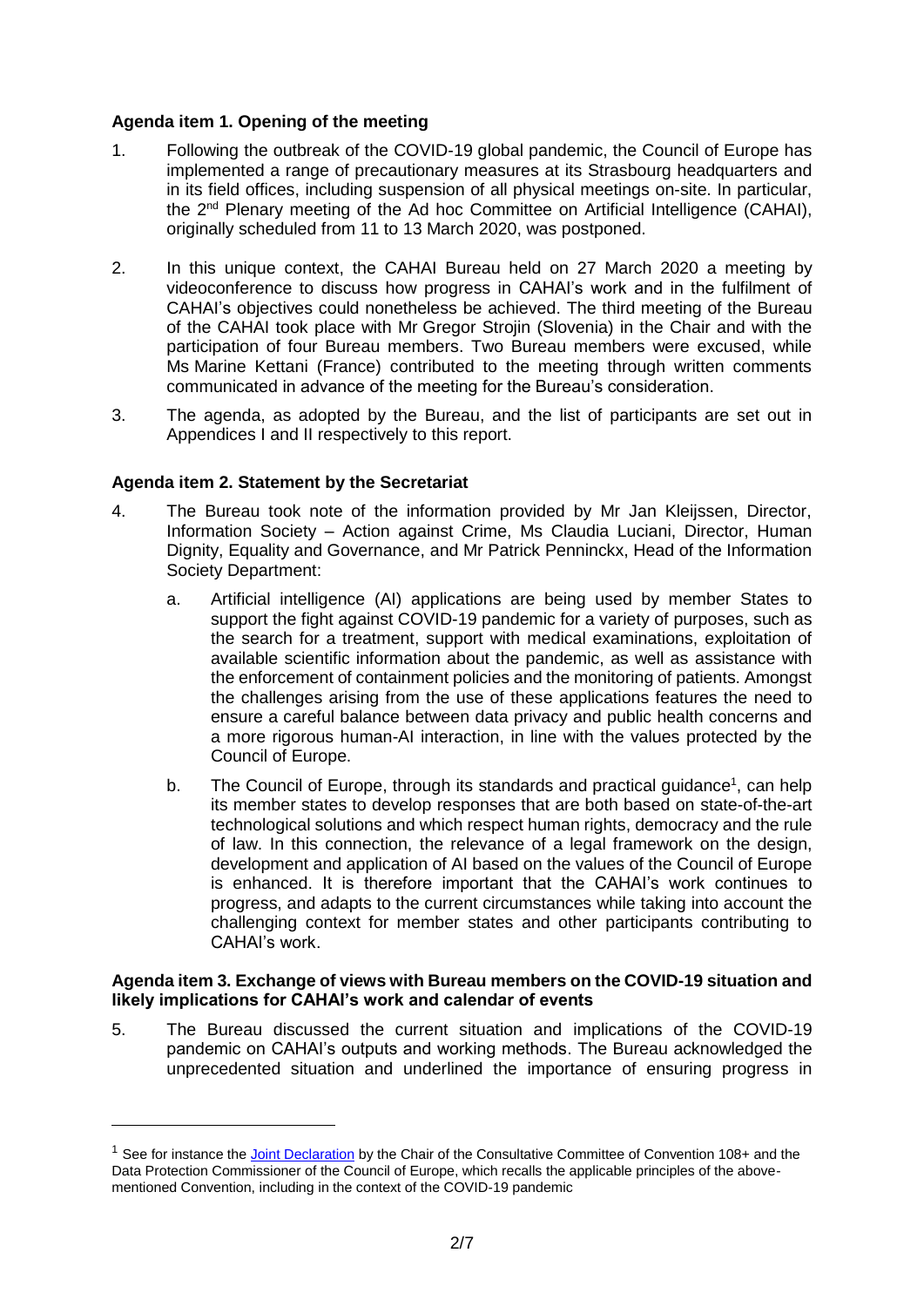CAHAI's work nevertheless, which requires an adaptation of CAHAI's working methods, and increased use of digital opportunities and online consultations.

6. The Bureau members expressed the need to take into account the difficulties that some member States might have in contributing to these consultations due to the priority being given to pandemic countering actions. They underlined the need for the Secretariat to ensure that any timelines would accommodate the necessary flexibility to allow meaningful contributions and consultations through online processes, and that, as proposed by France, whenever possible, tacit acceptance procedures should be avoided.

# **Agenda item 4. CAHAI's progress report to the Committee of Ministers: working methods for its finalisation and submission**

- 7. The Secretariat recalled that, according to CAHAI's Terms of Reference, a progress report on CAHAI activities must be submitted to the Council of Europe's Committee of Ministers by 31 May 2020. A draft report [CAHAI(2020)11] was prepared by the Secretariat for review by the CAHAI at its planned second plenary meeting in March 2020. In line with the Bureau's previous decision, the draft report included information on CAHAI's work to date, its working methods, outputs and roadmap, potential budgetary implications, and a list of concrete proposals for action for the Committee of Ministers. Following the COVID-19 outbreak, the draft report was amended to reflect on the possible impact of the pandemic on CAHAI's activities.
- 8. The Bureau examined the draft report and discussed how to ensure that this report could be finalised for its adoption by member States and submission to the Committee of Ministers by 31st of May 2020.
- 9. The Bureau expressed support to the draft progress report prepared by the Secretariat. A few drafting suggestions were made, which were duly noted by the Secretariat.
- 10. With regard to the table of contents of the feasibility study appended to the progress report, it should be considered as a working draft, subject to possible further amendments, based on any further comments from CAHAI member States. With respect to the mapping of instruments and guidelines on artificial intelligence, it was also suggested to include a selection of relevant instruments, policies and strategies developed at national level, and not to focus only on the mapping of international instruments. Furthermore, Bureau members agreed that the feasibility study should focus on the analysis of both risks and opportunities arising from the development and implementation of artificial intelligence applications. It was also indicated that the role and the responsibilities of the private sector in developing human rights compatible solutions should be further explored in the framework of the study.
- 11. The Bureau instructed the Secretariat to reflect the changes discussed in the draft progress report and to initiate a call for comments among member States. Based on the comments received within three weeks from the beginning of the consultation, the Secretariat should prepare an updated version of the report, which should be submitted to member States with an additional two weeks deadline for final approval. This timeline should allow the CAHAI to respect the deadline set out its terms of reference for submission of the progress report to the Committee of Ministers (31 May 2020).

# **Agenda item 5. CAHAI's working methods: discussion of draft proposals**

12. The Bureau discussed three working documents, which set out concrete proposals for CAHAI's working methods for 2020-2021 and a proposed roadmap for its deliverables (working document CAHAI(2020)10 prov and CAHAI(2020)10 ADD), and considered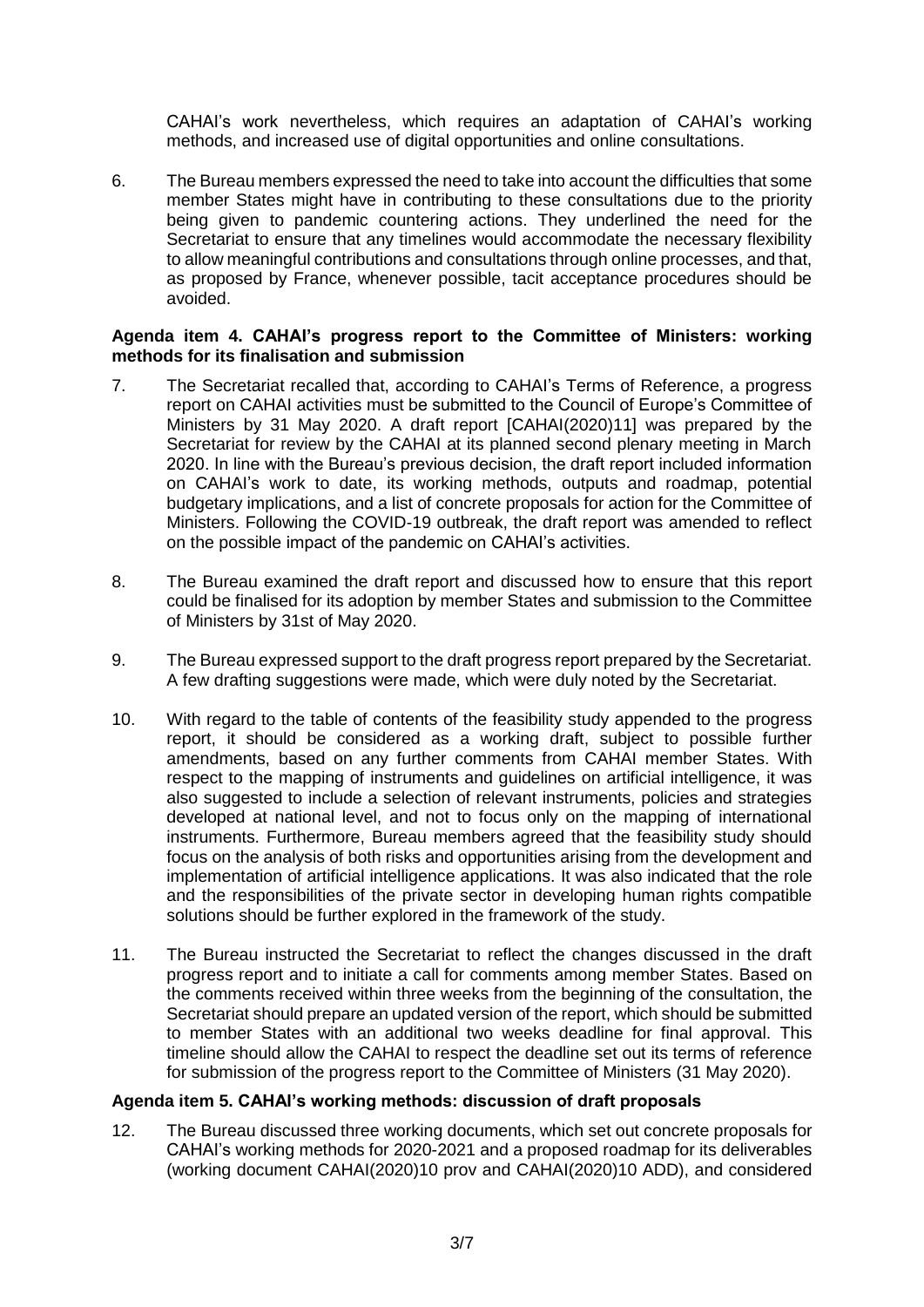the proposals set out in the paper on multi-stakeholder consultations (CAHAI(2020)03 prov). The Secretariat recalled that these working documents had been prepared in line with the orientations discussed by the Bureau during its previous meeting and building upon proposals for establishing thematic working groups put forward by several delegations.

- 13. The Bureau welcomed the proposals set out in the draft working documents. The members discussed the scope of the work of the proposed three Working Groups and the modalities of how these would function in 2020, given the COVID-19 outbreak in member states and travel limitations, and the continuity of their work in 2021. At this point in time, it was considered too early to discuss any budgetary implications, as long as it was not possible to forecast whether meetings could be held in Council of Europe's premises or in a host member state. As noted in the description, the CAHAI's budget could only cover a minimum part of the operating costs of these working groups.
- 14. Furthermore, the Secretariat underlined that the proposal included a clear reference under each working group's working methods that meetings could be held through technological means, as long as the organisation of physical meetings would not be possible. However, subject to an agreement by the CAHAI to set up these working groups, it remained to be seen, based on expressions of interests received, how many experts would volunteer to contribute to each working group, and if so, the implications for the organisation of online meetings (based on the number of participants) or other contributions needed.
- 15. The Bureau also requested the Secretariat to ensure that the accompanying instructions calling for comments on these papers include the necessary clarifications. Comments received by member states should be clearly identified in the revised working versions that would be circulated for approval by CAHAI, and if a consensus emerged as to the set-up of these working groups, clear information on the expected deadlines for appointments should be included.
- 16. The Bureau also exchanged views on how to ensure that CAHAI's feasibility study is finalised with the involvement and contributions of all relevant stakeholders. They appreciated the proposed steps ahead, through a dedicated limited working group, and in order to ensure a broader outreach to relevant stakeholders that would not necessarily be regular participants to the CAHAI. They considered that this dimension will need to be regularly reviewed, to take into account any changes to the current limits posed by the COVID-19 measures, and that the Secretariat should ensure that adequate technological tools are identified and made available.
- 17. Considering the exceptional situation created by COVID-19 and with a view to minimising the impact on CAHAI's work, the Bureau agreed that the working groups should each function under the leadership and active participation of at least one Bureau member. They also agreed to resume this discussion at its next meeting, following the completion of the consultations on these working documents.

# **Agenda item 6. Elaboration of the feasibility study: exchange of views on the draft reports of the consultants**

18. The Bureau examined the elements of the three draft reports prepared by the Council of Europe (CAHAI(2020)06-prov; CAHAI(2020)07-prov; CAHAI(2020)08-prov) and sought clarifications from the Secretariat on their content and proposed timeframe for completion. It was clarified that the outlines should be considered as preparatory work for the drafting by the CAHAI of the feasibility study and not as elements of the feasibility study, whose structure and contents would have to be approved by the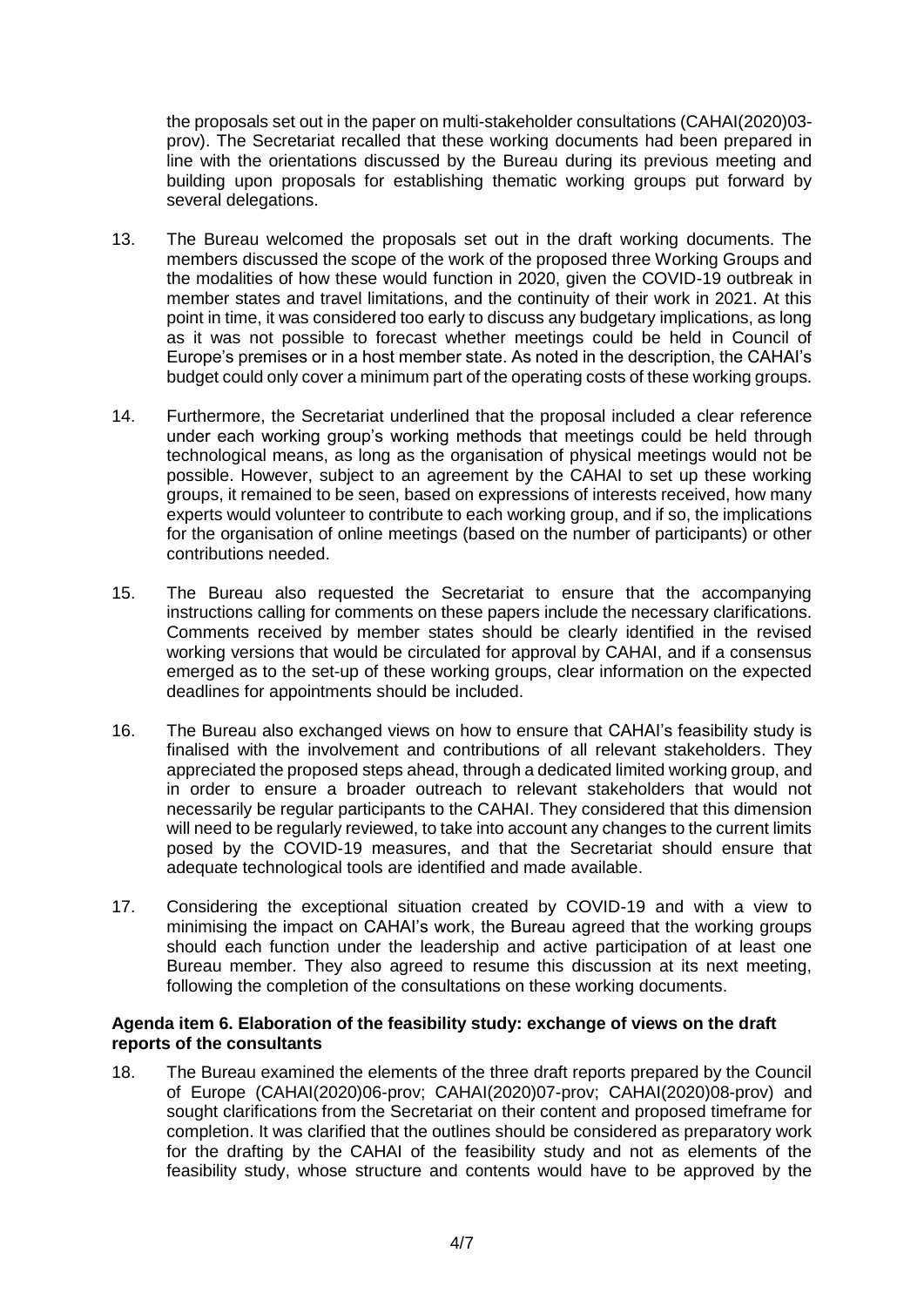CAHAI. The outlines were aimed at providing guidance on selected issues which had been previously considered by the CAHAI as deserving particular attention in the framework of the feasibility study.

- 19. The Bureau members agreed to provide further feedback on the elements of the reports prior to their finalisation. The Bureau discussed identified gaps that would merit further consideration by the three consultants and agreed that a few additional aspects needed to be included or further developed. They instructed the Secretariat to liaise with the experts in this respect.
- 20. The Bureau also considered important that the papers be circulated as soon as possible to CAHAI members for information, as these included important elements of relevance for the work of the future working groups going ahead.

# **Agenda item 7. Observers: state of play, admission criteria and next steps**

- 21. The Bureau took stock of the state of play, as the current situation did not enable the CAHAI to proceed with a hearing of representatives of organisations and institutions having applied for the status of observer to CAHAI. The Bureau considered that in the light of the current situation, it would not be a good use of time and resources to hold the initial planned hearing during the upcoming plenary meeting. Therefore, it considered that it would be preferable to proceed and screen the initial applications and replace the hearing by a written proposal of the Bureau, inviting member states to take a decision on pre-screened and selected candidates.
- 22. The Secretariat introduced the working documents setting out the observer nominations (2) received since the second meeting of the CAHAI Bureau (CAHAI(2019)05-fin; CAHAI(2020)05-prov-rev1, CAHAI (2020)04-prov). The Secretariat informed the Bureau that IEEE SA, which had previously applied to become an observer, had, as of 6 February 2020, been granted observer status, by virtue of its membership in the Council of Europe's Partnership with Internet Companies.
- 23. The Bureau discussed the two new applications received, in the light of the criteria established by the CAHAI for the review of observer applications. The Bureau agreed that the proposal of the Bureau with respect to the applications should communicated to the members for a final decision on admission to be reached as soon as possible. The Bureau requested the Secretariat to initiate the procedure, in order to enable the CAHAI to take an informed decision on this admission procedure in written form.

# **Agenda item 8. Point for information: Voluntary Contribution from Japan**

24. The Bureau members welcomed and expressed their appreciation for the generous voluntary contribution received from Japan to support CAHAI's work and enable its outreach to other non-member States.

# **Agenda item 9. Any other business**

-

25. The Bureau discussed, at the suggestion of one of its members, the impact of the current context on the use of AI applications and whether the CAHAI or its Bureau should consider issuing a statement. The Secretariat informed the Bureau members of the imminent publication in several languages of an article on "Artificial intelligence and control of COVID-19" on the Council of Europe's website. <sup>2</sup> The Secretariat took note

<sup>2</sup> See<https://www.coe.int/en/web/artificial-intelligence/home>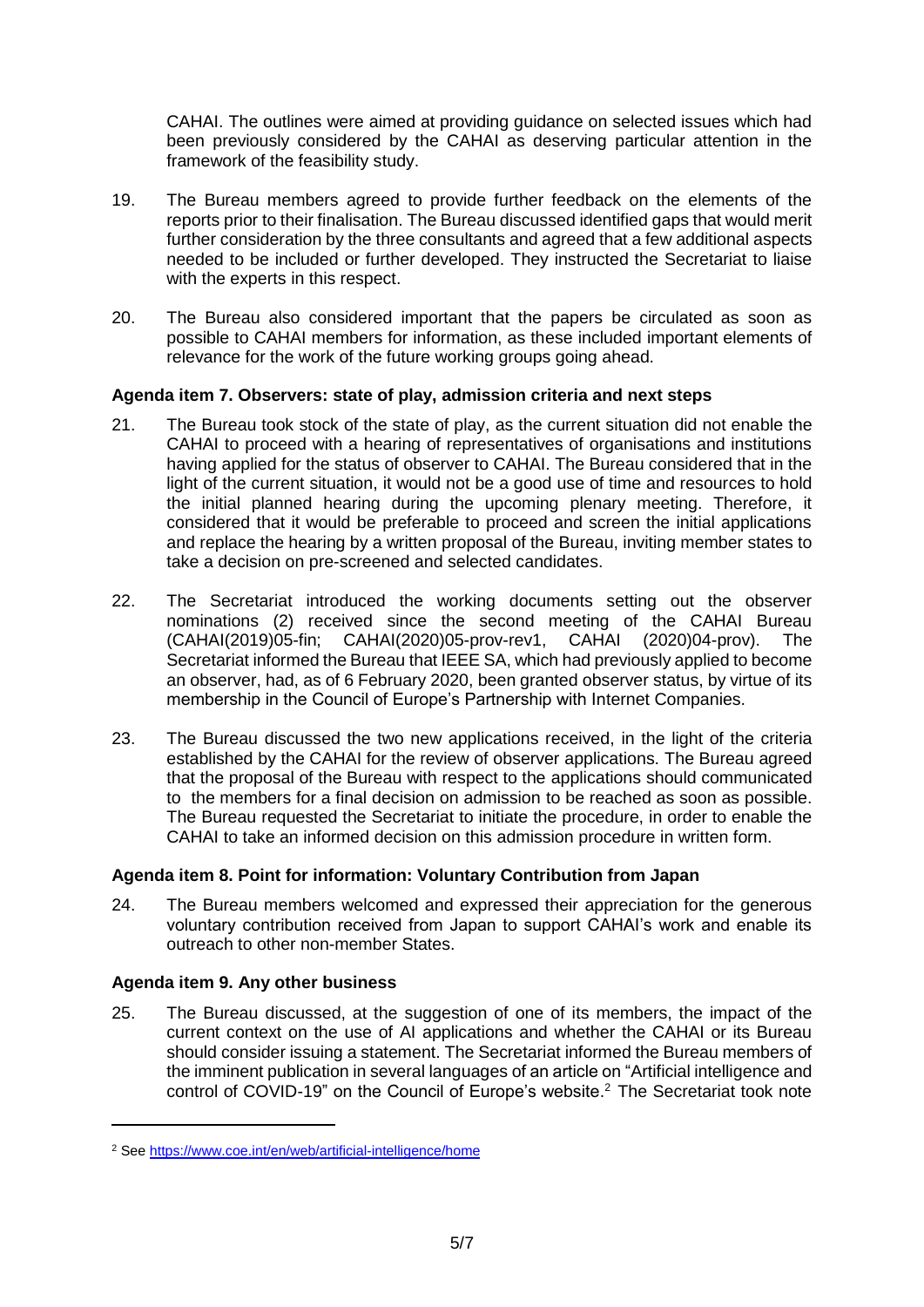of the request of a Bureau member to receive information about the typology of Council of Europe's instruments in due course.

26. Finally, the Bureau members thanked the Secretariat for the smooth organisation of this first online meeting of the Bureau, and the Chair for its excellent steer of the discussions.

# **APPENDIX I: Agenda**

| CAHAI/BU(2020)OJ2                                                   | 1. Opening of the meeting                                                                                                                       |
|---------------------------------------------------------------------|-------------------------------------------------------------------------------------------------------------------------------------------------|
|                                                                     | 2. Statement by the Secretariat                                                                                                                 |
|                                                                     | 3. Exchange of views with Bureau members on the<br><b>COVID 19 situation and likely implications for CAHAI's</b><br>work and calendar of events |
| CAHAI(2020)11-prov                                                  | 4. CAHAI's progress report to the Committee of<br>Ministers: working methods for its finalisation and<br>submission                             |
| CAHAI(2020)10 ADD<br>CAHAI(2020)03-prov<br>CAHAI(2020)10-prov       | 5. CAHAI's working methods: discussion of draft<br>proposals                                                                                    |
| CAHAI(2020)06-prov<br>CAHAI(2020)07-prov<br>CAHAI(2020)08-prov      | 6. Elaboration of the feasibility study: exchange of views<br>on the draft reports of the consultants                                           |
| CAHAI(2019)05-fin<br>CAHAI(2020)05-prov-rev1<br>CAHAI (2020)04-prov | 7. Observers: state of play, admission criteria and next<br>steps                                                                               |
|                                                                     | 8. Point for information: Voluntary Contribution from<br>Japan                                                                                  |
|                                                                     | 9. Any other business                                                                                                                           |